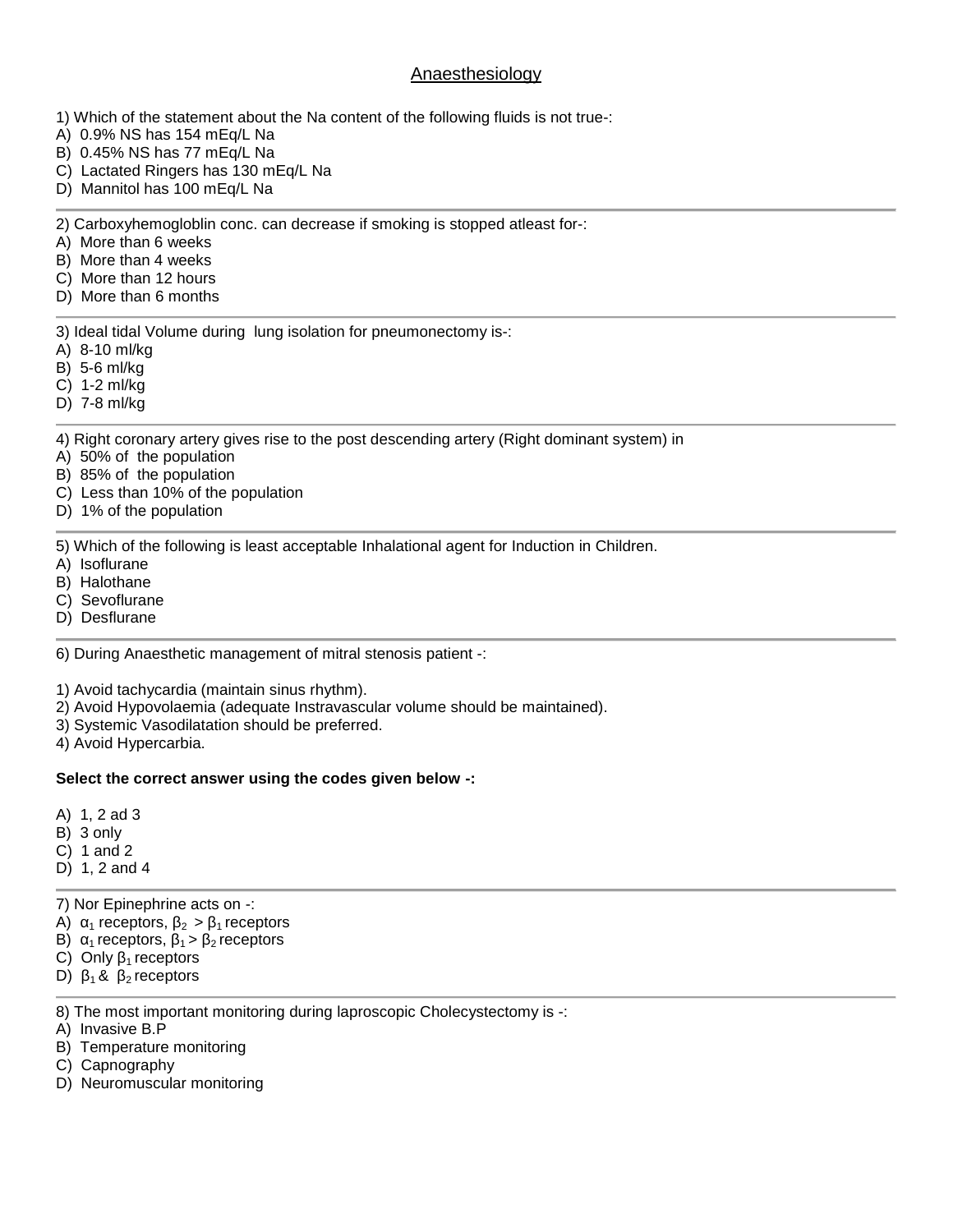9) Stiff joint syndrome is important consideration for Anaesthetic management of a patient of -:

A) Diabetes

B) Thyroid

C) COPD

D) Liver Disease

10) Duration of analgesia with single dose neuraxial Fentanyl and Morphine is -

A) Fentanyl - 2-4 hrs, Morphine - 6-24 hrs

B) Fentanyl - 6-24 hrs, Morphine - 2-4 hrs

C) Fentanyl - 1-2 hrs, Morphine - 10-22 hrs

D) Fentanyl - 18-24 hrs, Morphine - 24-48 hrs

11) For Microcuff tracheal tube for children, which of the following statements are true -:

1) There is less potential space for edema formation in the subglottic region

- 2) More even pressure is applied to the mucosa & the trachea.
- 3) There is reduced risk for ventilator associated pneumonia.
- 4) The cuff is located more proximally than standard tracheal tubes.

# **Select the correct answer using the codes given below -:**

A) 1, 2 and 4

B) 2 and 3

C) 1 and 4

D) 1, 2 and 3

12) Absolute Contraindication for Extra Corporeal shock wave lithotripsy for urinary stones is -:

- A) Patients with pacemakers
- B) Orthopedic prosthesis
- C) Pregnancy
- D) Obesity

13) All of these may increase Hepatic encephalopathy except -:

- A) Hypokalemia
- B) Propofol
- C) Benzodiazepines
- D) Systemic alkalemia

14) In Liver transplant surgery as the Reperfusion of the graft starts through Portal Vein, there is an increase in -:

- 1. Potassium
- 2. Hydrogen ion
- 3. SVR & B.P
- 4. Preload

# **Select the correct answer using the codes given below -:**

A) 1 ,2 and 4

- B) 2 ,3 and 4
- C) 1 , 2 and 3
- D) 3 Only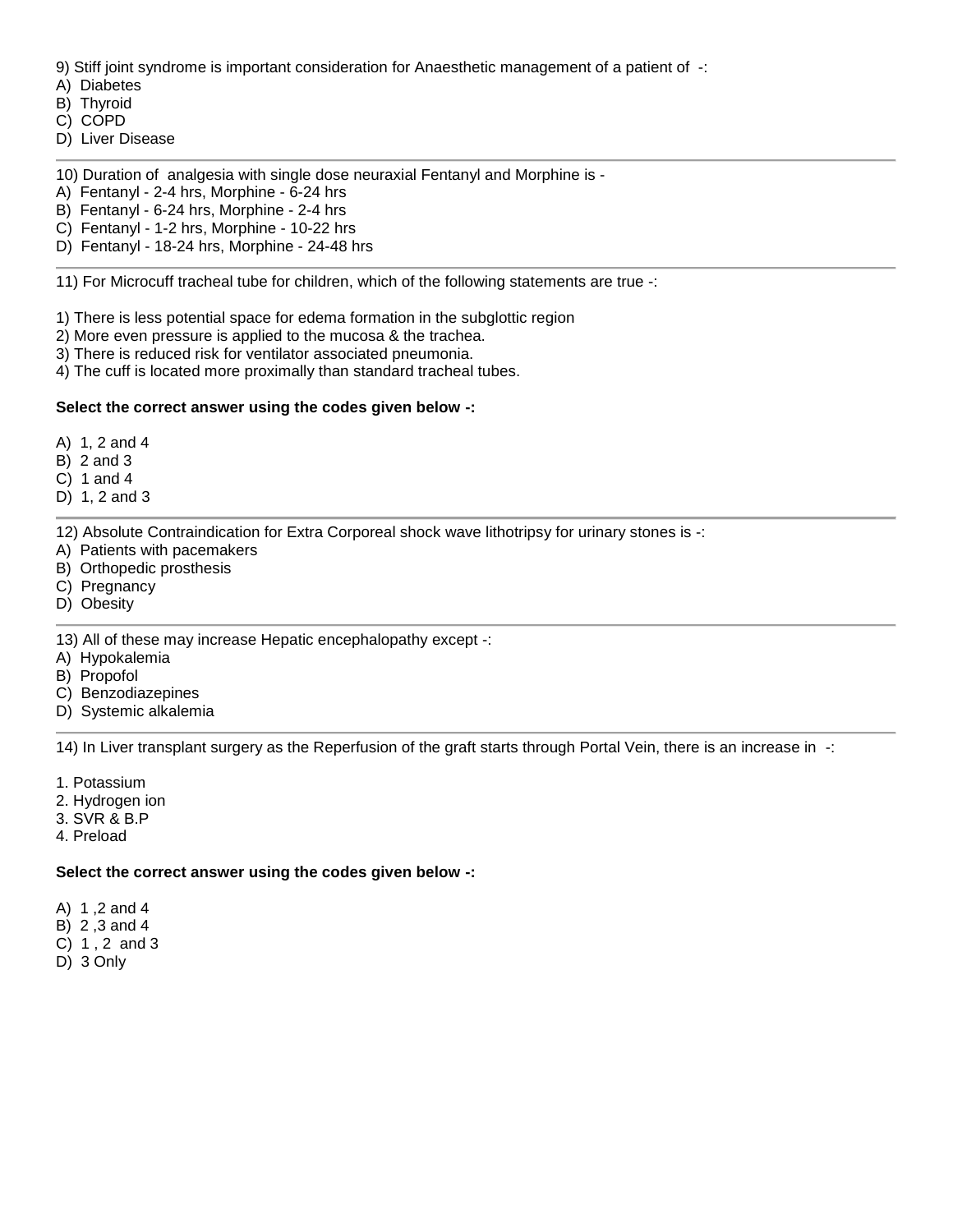15) Which of the following are signs of bladder perforation during TURP -:

- 1. Bradycardia
- 2. Shoulder pain
- 3. Diaphoresis
- 4. Visual disturbances

# **Select the correct answer using the codes given below -:**

- A) 1, 3 and 4
- B) 2 and 3
- C) 1, 2 and 3
- D) 1 and 4

16) During One lung ventilation, for encouraging the pulmonary blood flow the Ventilated lung should be kept -:

- A) More than FRC
- B) Less than FRC
- C) Initially more than FRC for 10 mts than lower than FRC
- D) At its normal FRC

17) The majority of patients who desaturate during OLV (One lung ventilation), do so -:

- A) Within the first 10 minutes
- B) After 30 minutes
- C) After 1 hrs
- D) Within 2 minutes
- 18) The Extracorporeal Cardiopulmonary bypass activate -:
- A) Intrinsic coagulation pathway
- B) Extrinsic coagulation pathway
- C) Both Intrinsic & Extrinsic coagulation pathway and directly impairs platelet function
- D) Intrinsic & Extrinsic coagulation pathway but does not impairs platelet function directly
- 19) Sugammadex is a -:
- A) Muscle relaxant
- B) Cyclodextrin to antagonize effect of steroidal muscle relaxants
- C) Respiratory stimulant
- D) Reverses effect of Succinylcholine in resistant cases
- 20) In Depolarizing block, TOF (Train of four) ratio -:
- A) Is 100%
- B) Is 90%
- C) Is 80%
- D) Fades

21) The Chest Compression depth during CPR & the rate of Compression respectively should be -:

- A) At least 2-2.5 inches & 100-120/mt
- B) At least 1.5 inches & 90/mt
- C) At least 1 inches & 72/mt
- D) At least 3.5 inches & 120/mt

22) If during Adult Tachyarrhythmia with regular narrow QRS complexes, rate >150/min, the dose of Adenosine & energy for cardio version is

- A) Adenosine first dose 6 mg, if required Second dose 12 mg, Cardio version with 120
- B) First dose adenosine 6 mg rapid IV push, if required Second dose 12 mg, Cardio version with 50
- C) Adenosine first dose 3 mg, if required Second dose 6 mg, Cardio version with 25
- D) Adenosine first dose 12 mg, if required Second dose 24 mg, Cardio version with 120

23) Which of the following is not a component of Child-Turcott-Pugh scoring system -:

- A) Albumim level
- B) Bilirubin level
- C) Potassium level
- D) Ascites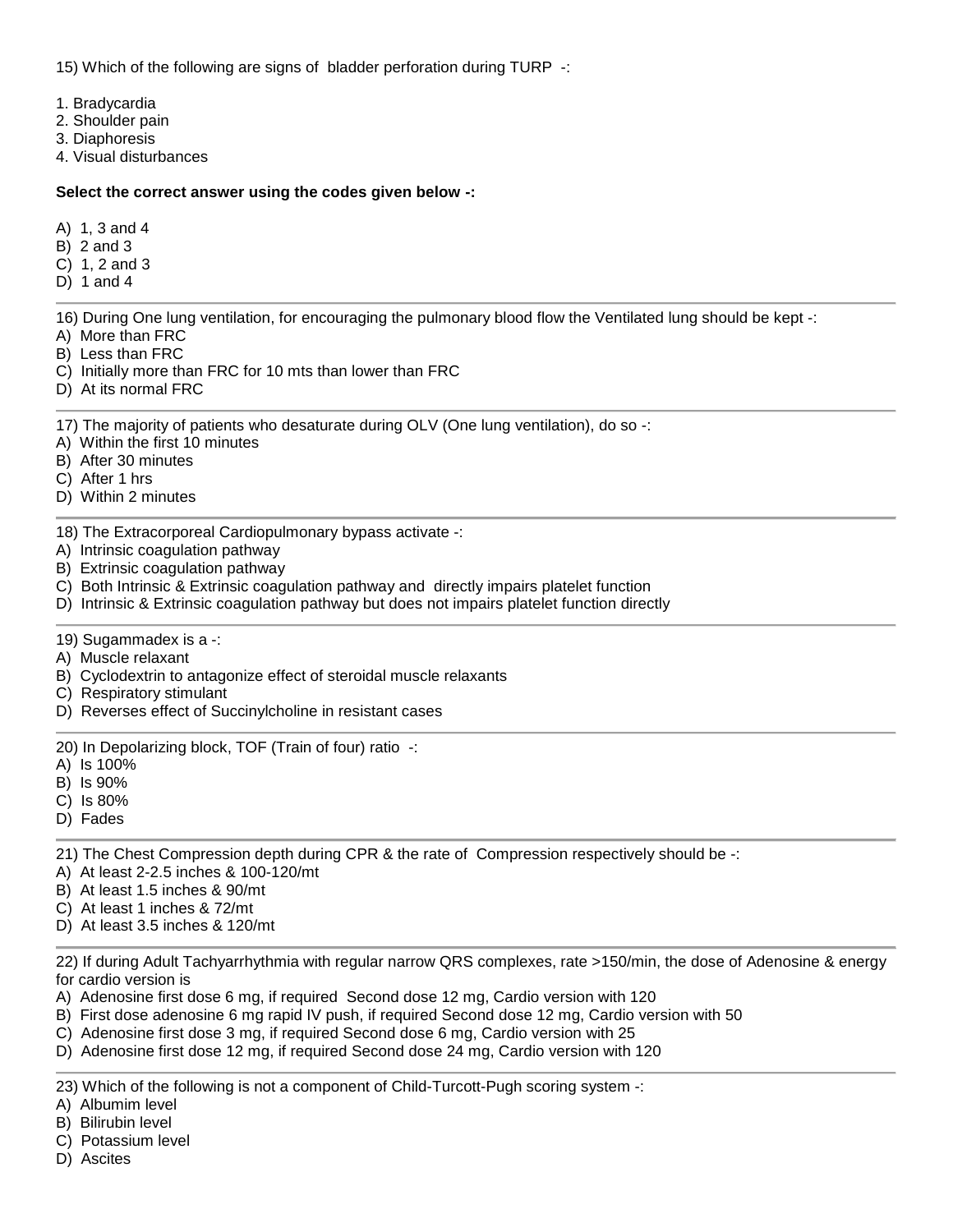24) Which of the following are features of TURP syndrome -:

- 1. Hyponatremia
- 2. Hyposmolality
- 3. Hypernatremia
- 4. Hyperammonemia

#### **Select the correct answer using the codes given below -:**

- A) 1 ,3 and 4
- B) 2 and 3
- C) 2 ,3 and 4
- D) 1 , 2 and 4

25) Volatile aneasthetic of Choice for Bariatric surgery is -:

- A) Desflurane
- B) Sevoflurane
- C) Isoflurane
- D) Halothane

26) In obese patients with BMI of more than 35kg/m $^2$ , doses of which of the following drug should be determined on the basis of Ideal body weight -:

- A) Succinylcholine
- B) Midazolam
- C) Vecuronium
- D) Fentanyl

27) Which one of the following decreases in a pregnant patient -:

- A) Minute Ventilation
- B) Tidal Vol
- C) Resp. Rate
- D) FRC

28) During magnesium sulfate therapy for eclampsia, the goal is to achieve the level of magnesium in blood is in the range of -:

- A) 1 1.5 mEq/L
- B) 2 3.5 mEq/L
- C) 3.5 4.5 mEq/l
- D) 4.5 5 mEq/L

29) Glycosylated Hemoglobin(HbA1<sub>c</sub>) reflects mean blood glucose concentration over approximately -:

- A) 60 days
- B) 30 days
- C) 6 months
- D) 1 year

30) The most dangerous nerve injury after subtotal thyroidectomy is -:

- A) Injury to the abductor fibres & the recurrent larynageal nerves unilaterally
- B) Injury to the abductor fibres bilaterally

C) Injury to adductor fibres unilaterally

- D) Injury to adductor fibres bilaterally
- 31) Which of the following is true about Pin index system -:
- A) Pins are 6 mm in diameter
- B) All pins are of same thickness
- C) Pins located on circle of 9/16 inch diameter
- D) Pins present on cylinder fits in hole in Yoke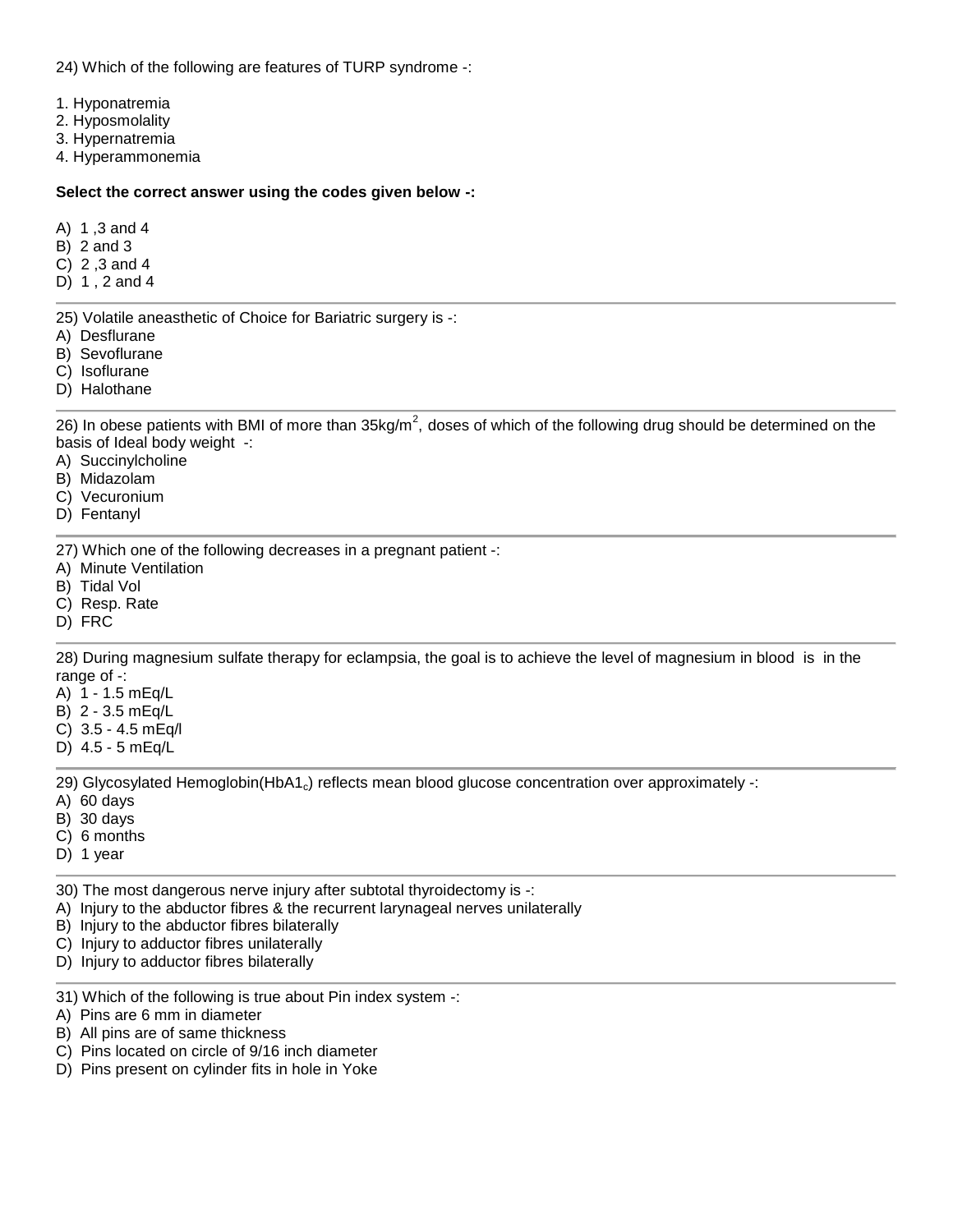32) Which of the following are features of Myasthenia gravis in a patient -:

1) There is weakness of legs more than arms

- 2) Exercise improves strength
- 3) There is poor response to anticholinesterase
- 4) There is extraocular, bulbar & facial muscle weakness

## **Select the correct answer using the codes given below -:**

- A) 1 ,2 and 3
- B) 2 ,3 and 4
- C) 4 only
- D) 1 and 2

33) Treatment strategies for increased Intracranial pressure in TBI ( Traumatic brain injury) are all except -:

- A) Moderate head up position
- B) Osmo therapy
- C) Hypothermia
- D) Steroids

34) Elimination Half-life for Fentanyl is -:

- A)  $3.1 6.6$  hrs
- B) 1.7 3.3 hrs
- C) 1.4 1.5 hrs
- D)  $0.17 0.33$  hrs

## 35) Filling density is

- A) Ratio of weight of gas in cylinder to the weight of water that cylinder could hold
- B) Volume of cylinder occupied by liquid phase of gas
- C) Molecular density of cylinder material
- D) Ratio of liquid phase to gas phase in cylinder

36) For Neuraxial analgesia for labour pain, adequate analgesia is achieved during the first stage, if the blockade is up to -:

- A)  $T_{10}$  to  $L_1$
- B)  $T_{10}$  to  $S_4$
- C)  $L_1$  to  $S_4$
- D)  $T_4$  to  $L_1$

37) All of the following are present on permanent marking of cylinder, except -:

- A) Specification Number
- B) Service pressure at  $70^{\circ}$ F
- C) Name of Contained gas
- D) Manufacturer Name

38) What are the effects of intermittent back pressure on Vaporizer output -:

- A) Pumping effect decreases and pressurizing effect increases vaporizer output
- B) Both Pumping and Pressurizing effect increases vaporizer output
- C) No effect of back pressure on vaporizer output
- D) Pumping effect increases & pressurizing effect decreases vaporizer output

39) All of the following are positive predictions of survival after sudden cardiac arrest except -:

A) Witnessed cardiac arrest

- B) Initiation of CPR by by-stander
- C) Initial rhythm of Ventricular Tachycardia (VT) or Ventricular Fibrillation
- D) Chronic diabetes mellitus

40) Most common type of Latex allergic reaction is -:

- A) Type III
- B) Type IV
- C) Type II
- D) Type I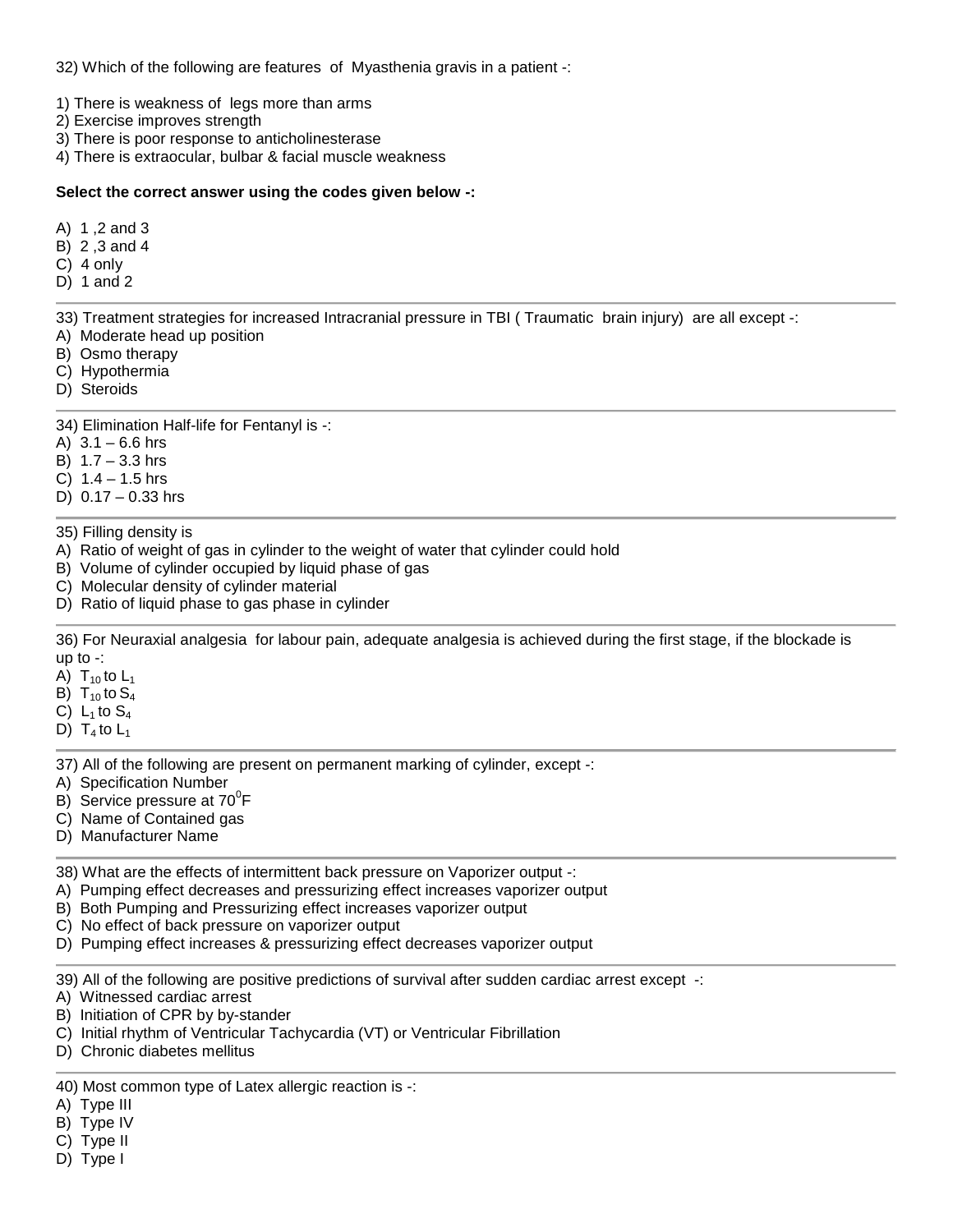41) Vapour pressure of sevoflurane is -:

- A) 243 torr at  $20^{\circ}$ c
- B) 669 torr at  $20^{\circ}$ c
- C) 157 torr at  $20^{\circ}$ c
- D) 278 torr at  $20^{\circ}$ c

42) Use of Rib guide in flow meter is -:

- A) Keep the indicator in center
- B) Does not allow ball indicator to rotate
- C) Prevent the indicator from plugging the outlet
- D) Provide calibration to flow meter tube

43) With ball indicator in flow meter reading is taken at -:

- A) Lower convex margin ball
- B) Upper margin of ball
- C) At slanted grooves
- D) Midpoint of ball
- 44) Phase IV in capnograph indicates-:
- A) Later part of inspiration
- B) Inhalation of Fresh gas
- C) Alveolar plateau
- D) Emptying of Alveoli

45) Rotameter flow meters calibrated at 1 ATA will indicate -:

- A) Falsely high values at increased ambient pressure (4 ATA)
- B) Falsely low values at increased ambient pressure (4 ATA)
- C) No change in values

D) Will show no change in value till 4 ATA but will show false low values above 4 ATA

46) Decreased ETCO<sub>2</sub> is present in following conditions -:

- 1) Impaired Peripheral circulation
- 2) Increased Patient dead space
- 3) On Release of torniquet
- 4) Pulmonary embolus

#### **Select the correct answer using the codes given below -:**

- A) 2, 3 and 4
- B) 1, 2 and 3
- C) 1, 2 and 4
- D) 1 only

47) A Leak in gas sampling line produces on capnograph -:

- A) Biphasic expiratory plateau
- B) Irregular plateau
- C) Elevated baseline with normal waveform
- D) Long plateau with up swinging at phase III

48) Which of the following is not true about Neuro muscular monitoring -:

- A) Fade is present in Non depolarizing block
- B) Waveform is Biphasic
- C) Facial nerve should not be used to assess recovery from neuromuscular blockade
- D) In Double Burst Stimulation two burst of 50 Hz are separated by 750 ms

49) When longer version of Bains system is used in remote anaesthesia such as in MRI unit, following happens, except -:

A) Reduction in PEEP

- B) Increase in static compliance
- C) Reduction in Peak inspiratory pressure
- D) Reduction in tidal volume with same ventilator settings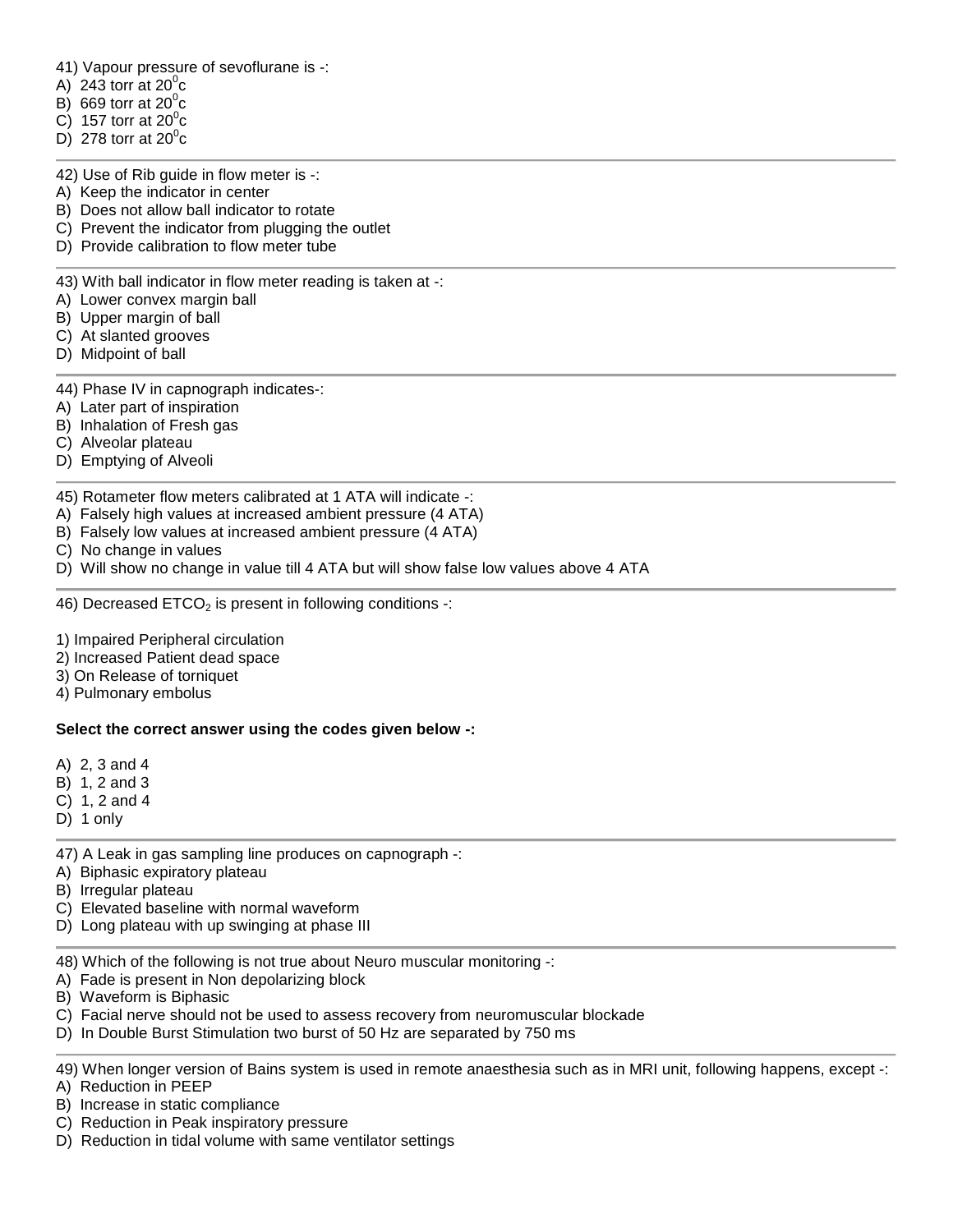50) Hazards of fluid warming to the patient are -:

1) Infection

- 2) Hemolysis
- 3) Air embolism
- 4) False decrease in BIS

## **Select the correct answer using the codes given below -:**

- A) 1, 2and 4
- B) 1, 3 and 4
- C) 4 only
- D) 1, 2 and 3
- 51) Curare cleft is seen in -:
- A) Capnograph
- B) Plethysmograph
- C) Electro myograph
- D) Invasive blood pressure tracing

## 52) Most common dysrhythmia 2-5 days after cardiac surgery is-:

- A) Heart block
- B) Ventricular fibrillation
- C) Atrial fibrillation
- D) Ventricular ectopics

53) Deep Hypothermic circulatory Arrest involves reducing the patients core temperature to -:

- A) Less than  $15^{\circ}c$
- B)  $15^{\circ}$ c 22 $^{\circ}$ c
- C)  $22^{\circ}c 25^{\circ}c$
- D)  $25^0c 28^0c$

54) Which of the following manifestations is not a feature of Diabetic Autonomic Neuropathy -:

- A) Resting Tachycardia
- B) Absent beat to beat variation in heart rate with deep breathing
- C) Orthostatic Hypotension
- D) Resting Bradycardia

55) Post operative Complications after correction of coarctation of aorta can be -:

- 1) Paradoxical Hypertension
- 2) Claudication
- 3) Paraplegia
- 4) Abdominal pain

# **Select the correct answer using the codes given below -:**

- A) 1 ,3 and 4
- B) 2 ,3 and 4
- C) 2 only
- D) 1 only

56) Hemodynamic compromise following protamine during cardiac surgery, if protamine reaction occurs is characterized by-:

- A) In Pulmonary arterial pressure and in systemic pressure
- B) In Pulmonary arterial pressure but no change in systemic pressure
- C) No change in systemic arterial pressure but in Pulmonary arterial pressure
- D) In Pulmonary arterial & systemic pressure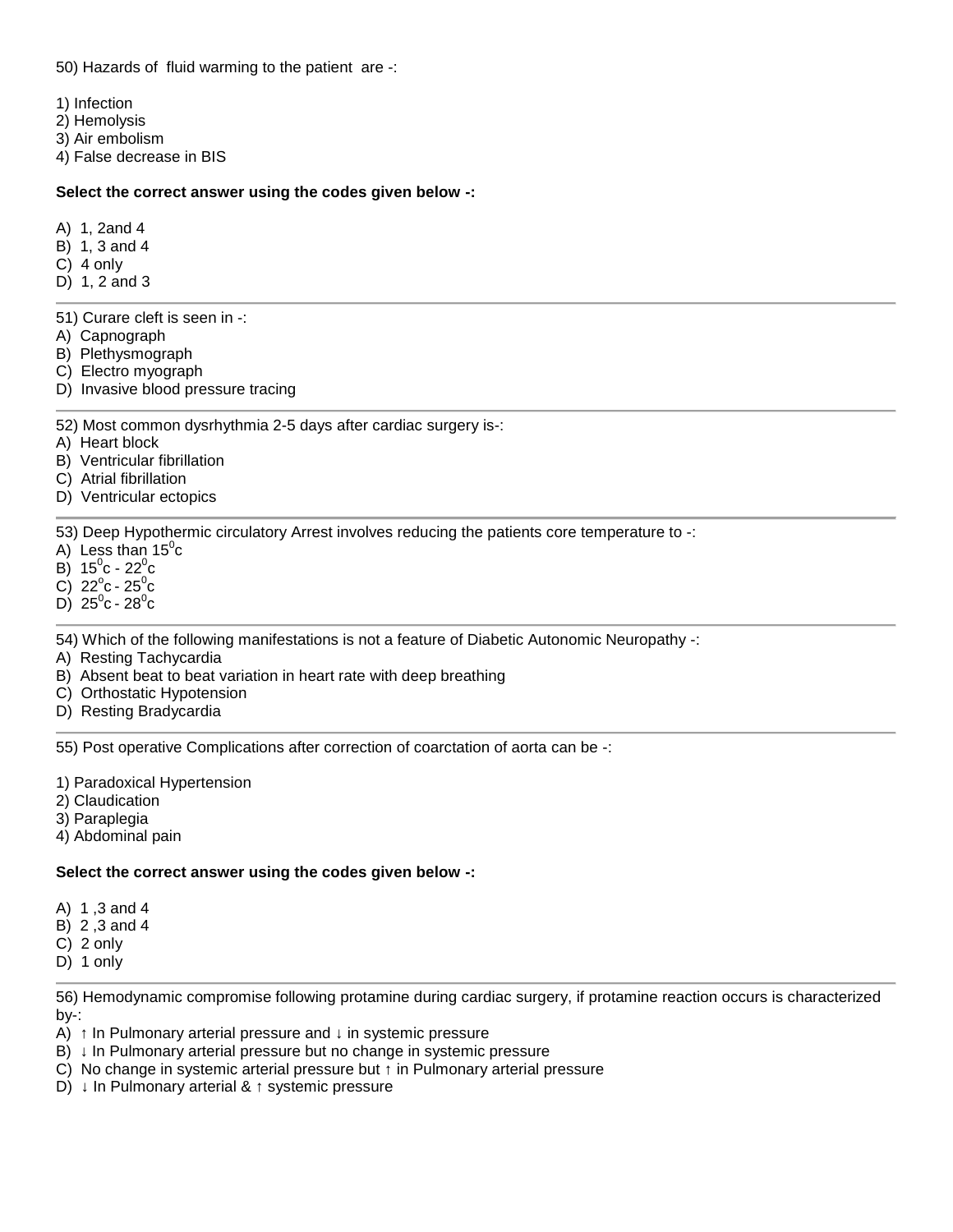57) Airway Obstruction that occurs soon after tracheal extubation despite normal vocal cord function after thyroidectomy suggest the diagnosis of -:

- A) Paralysis of abductor fibres & Recurrent larygngeal nerve
- B) Tracheal compression by a hematoma
- C) Tracheomalacia
- D) Paralysis of adductor fibres & Recurrent larygngeal nerve

58) Which of the following does not fit in the criteria of precautions to be taken during a laser surgery -:

- A) Using water soaked sponges around the tube at the site of the work and at the glottis
- B) Cuff should be filled with saline
- C) Flexometallic tubes should be used
- D) Proper fitting tubes with no leak should be used
- 59) Modified Aldrete score is for assessing -:
- A) Patient to be fit for Ambulatory surgery
- B) Recovery after anaesthesia to transfer patient from phase 1 recovery unit
- C) Assessing difficult airway
- D) Patient to be fit for liver transplant

60) All of the following can be the effects of HBOT (Hyperberic oxygen therapy) on the eye except -:

- A) Narrowing of visual fields
- B) Change in the refractive index & the lens
- C) Myopia
- D) Conjuctivitis

61) In case of congenital diaphragmatic hernia surgery all are true except -:

- A) Positive- pressure Ventilation by mask should be avoided
- B) Preferably awake tracheal Intubation should be done
- C) After tracheal Intubation, positive airway pressure during mechanical Ventilation of the lung should not exceed 25-30 cm H<sub>2</sub>O
- D) After tracheal Intubation, positive airway pressure during mechanical Ventilation of the lung should exceed 30 cm H<sub>2</sub>O

62) In a Tracheo-oesophageal fistula repair surgery in a neonate, Endotracheal tube placement should be -:

- A) Above the carina but below the tracheo-esophageal fistula
- B) Below the carina in Right bronchus
- C) Below the carina in left bronchus
- D) Above the tracheo-esophageal fisule

63) The dose of Dantrolene for the Treatment of Malignant Hyperthermia is -:

- A) 5-6 mg/kg
- B) 2-3 mg/kg
- C) 8-10 mg/kg
- D) 10-12 mg/kg

64) The most important mechanism for the increase in alveolar-arterial gradient for oxygen observed in geriatric patient is due to -:

- A) Decrease in Total lung capacity
- B) Closing capacity increases more than FRC
- C) Decrease in Residual Volume
- D) Decrease in Vital Capacity

65) Which of the following can be used for pain relief after a cleft-lip -:

- A) Lesser palatine nerve block
- B) Greater palatine nerve block
- C) Nasopalatine nerve block
- D) Infraorbital nerve block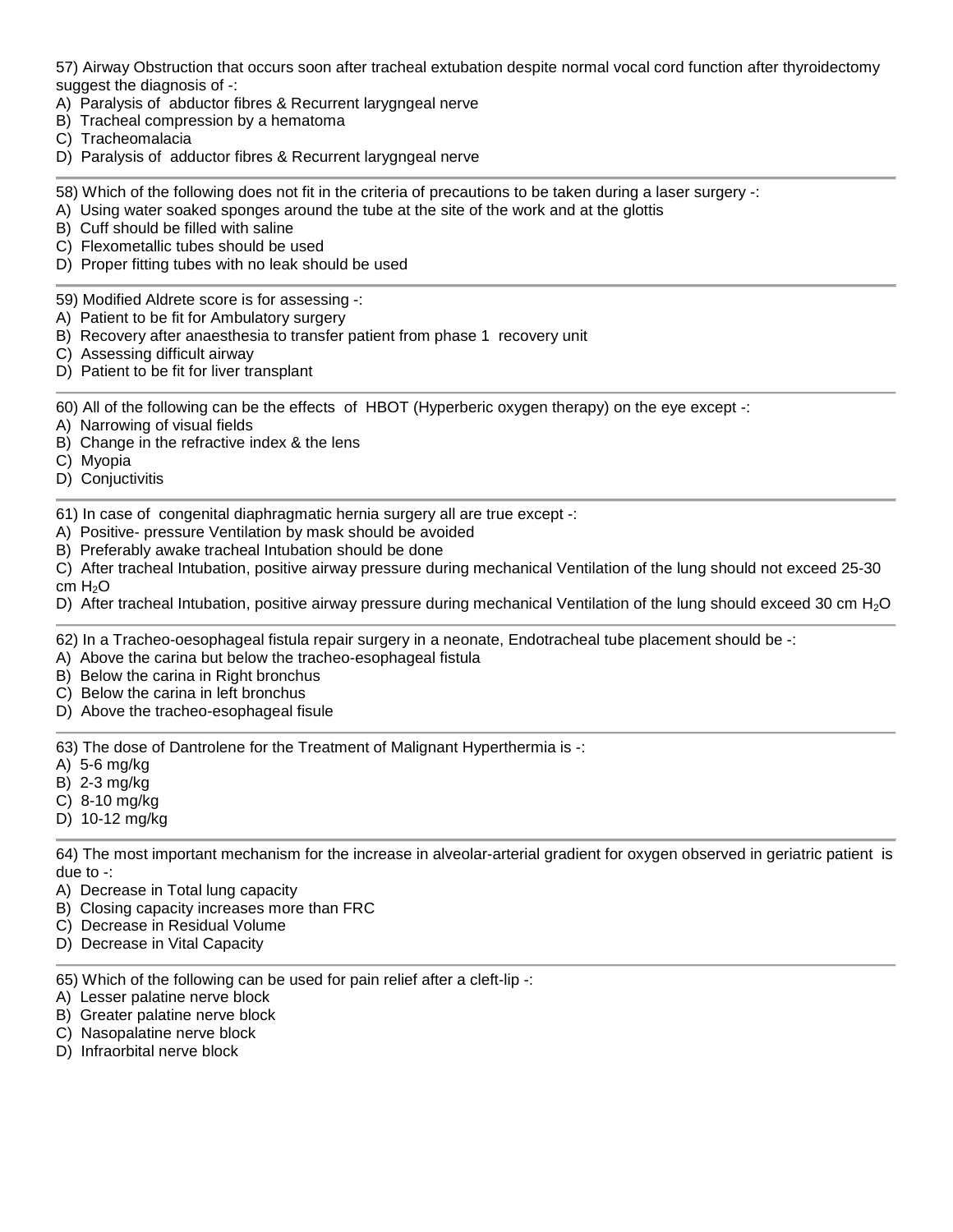66) Goals for early Resuscitation in a Trauma patient are -:

- 1) Maintain systolic blood pressure of 80-100 mm Hg
- 2) Maintain Hematocrit of 25%- 30%
- 3) Maintain core temp lower than  $35^{\circ}$ c
- 4) Maintain PT <= 14 sec

#### **Select the correct answer using the codes given below Codes-:**

- A) 1 ,2 and 4
- B) 2 ,3 and 4
- C) 1 ,2 and 3
- $D$ ) 1 and 2

67) Gas cylinder used in MRI ( Magnetic resonance imaging) set up is made up of -:

- A) Molybdenum
- B) Titanium
- C) Aluminium
- D) Armoured Steel

68) Liquid crystal is -:

- A) A Oxygen concentrator
- B) A Temperature monitor
- C) A Gas monitor
- D) Used in Pulse oxymetry

69) Disadvantages of Hypothermia are -:

1) Inhibits Platelet function

- 2) Increased symphathetic activity
- 3) Hypervolumia
- 4) Delayed recovery

# **Select the correct answer using the codes given below -:**

- A) 1 ,2 and 4
- B) 2 ,3 and 4
- C) 1 and 3
- D) 4 only
- 70) What among these is used in Plasma sterilizer -:
- A) Temperature more than  $60^{\circ}c$
- B) Moist environment
- C) radiation
- D) Hydrogen peroxide

71) Which of the following statement is true about Heat moisture exchange (HME) filter -:

A) Hydrophobic Heat Moisture Exchange filter is more efficient in Temperature & moisture conservation than Hygroscopic filter

- B) Hygroscopic HME filter is better bacterial and viral filter
- C) Hygroscopic HME filter is more resistant in wet condition
- D) Hydrophobic HME performance does not impair by high ambient temperature
- 72) Most common location of Reservoir bag in classic circle system is -:
- A) Just upstream to inspiratory unidirectional valve
- B) Between inspiratory unidirectional valve and absorber
- C) Between expiratory unidirectional valve and absorber
- D) Between inspiratory unidirectional valve and Y-Piece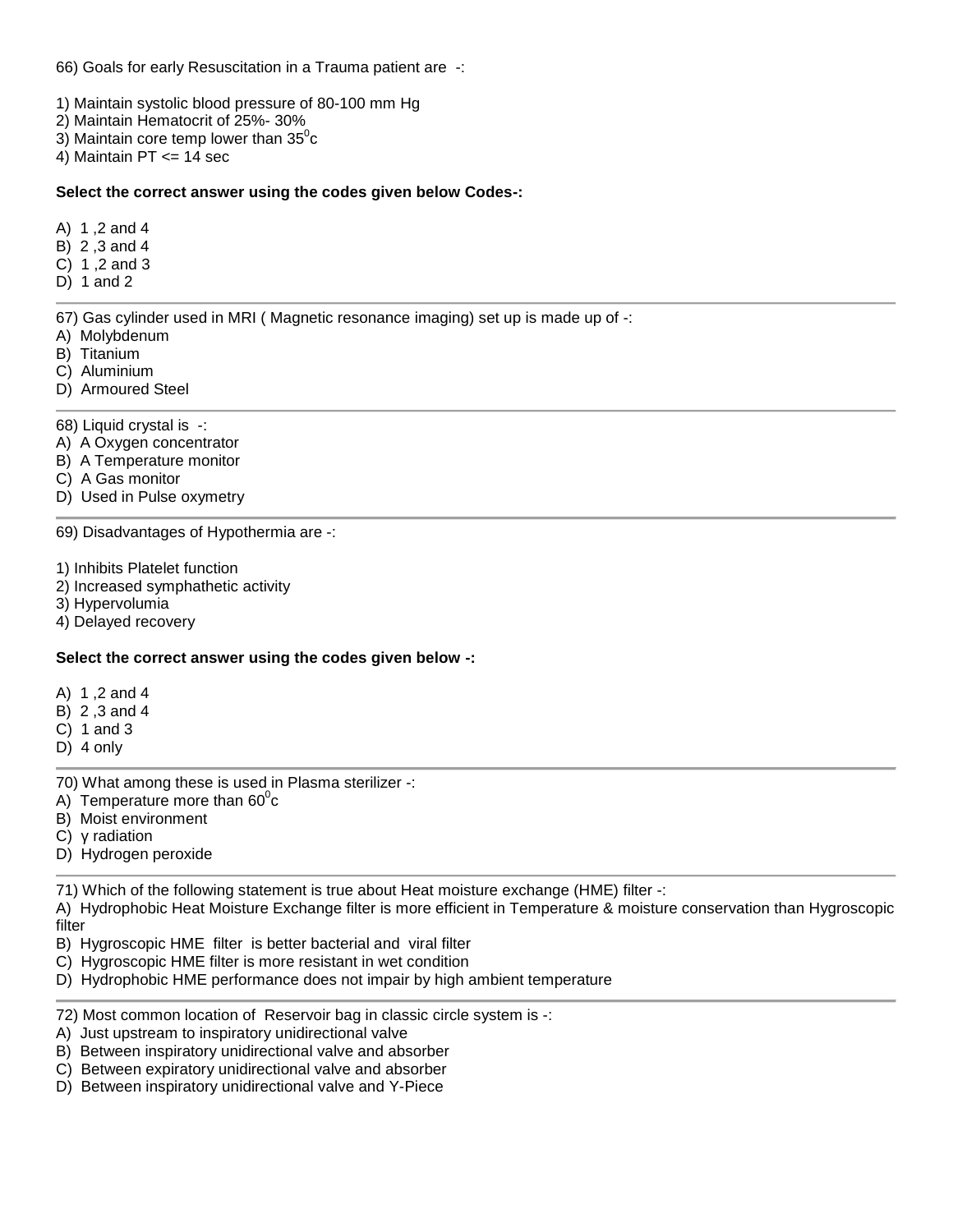73) Most frequently reported malfunction in medical gas pipeline system -:

- A) Cross Connection
- B) Excessive pressure
- C) Alarm Dysfunction
- D) Inadequate pressure
- 74) Mixed venous oxygen saturation increases in -:
- A) Anaemia
- B) Sepsis
- C) Seizures
- D) Low Cardiac output

75) Increase in Airflow resistance of patient ventilator system display on waveform as -:

- A) Shifting of  $P V$  slope & loop towards pressure axis
- B) Bowing of  $P V$  loop
- C) Shifting of  $P V$  slope & loop towards volume axis
- D) Increase in Plateau pressure

76) Ventilatory mode with continuous Positive airway pressure at two distinct pressure level is known as -:

- A) Pressure support ventilation
- B) Pressure control ventilation
- C) Pressure regulated volume control
- D) Airway pressure release ventilation

77) When a ventilator delivers a mechanical breath in response to patients effort it is called -:

- A) Time triggered
- B) Pressure or Flow triggered
- C) Volume triggered
- D) Intermittent breath

78) EPAP (Expiratory Peak airway Pressure) & IPAP (Inspiratory Peak airway pressure) in initial Non invasive ventilation setting are -:

- A) 2 and 6 cm  $H_2O$  respectively
- B) 5 and 10 cm  $H<sub>2</sub>O$  respectively
- C) 4 and 8 cm  $H<sub>2</sub>O$  respectively
- D) 3 and 8 cm  $H<sub>2</sub>O$  respectively

79) IRV(Inverse ratio ventilation) reduces intrapulmonary shunting & improvement in oxygenation by -:

- A) Increase in Peak inspiratory pressure
- B) Increase in Dead space ventilation & Auto PEEP
- C) Increase in Mean airway pressure & Auto PEEP
- D) Increase in Peak expiratory pressure

80) Strategies in Refractory ARDS are -:

- 1) Plateau pressure more than 35 cm  $H<sub>2</sub>O$
- 2) Prone position ventilation
- 3) Permissive Hypercapnia

4) High PEEP with low tidal volume

# **Select the correct answer using the codes given below -:**

- A) 2 , 3 and 4
- B) 1 ,3 and 4
- C) 1 , 2 and 4
- D) 1 only

81) PaO<sub>2</sub> / FiO<sub>2</sub> ratio of less than or equal to 200 mm Hg is characteristic of  $\cdot$ :

- A) VAP
- B) ARDS
- C) ALI
- D) Hypoxic ischemic encephalopathy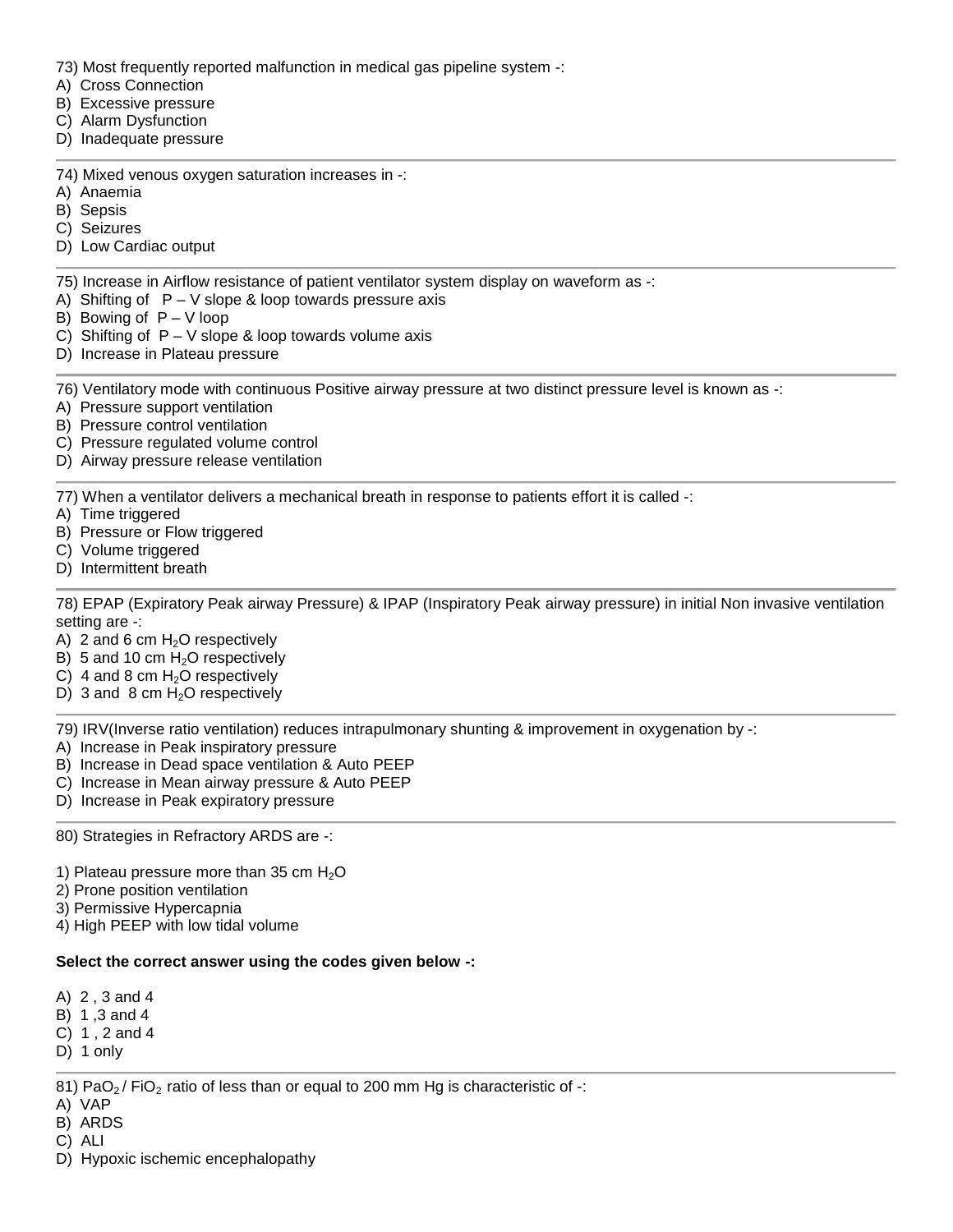- 82) Which of the following statement is true regarding pulse oximetry -:
- A) Reflectance oximetry relies on light that is back scattered
- B) Oxyhemoglobin absorbs more light in red band of light
- C) Fractional oxygen saturation is ratio of oxyhemoglobin to all functional Hemoglobin species
- D) Reduced Hemoglobin absorb more light in infrared band
- 83) Decrease in PaCO<sub>2</sub> causes all except -:
- A) Decrease cerebral Metabolism
- B) Decrease cerebral blood flow
- C) Cerebral vasoconstriction
- D) Increase in cerebral tissue Lactate concentration

84) Which of the following occurs in venous air embolism -:

- 1) Increase in  $ETCO<sub>2</sub>$
- 2) Mill wheel murmur
- 3) PA catheter can recognize Paradoxical VAE
- 4) CVC in SVC can aspirate more air than in right atrium

## **Select the correct answer using the codes given below -:**

- A) 1 , 2 and 3
- B) 2, 3 and 4
- C) 3 only
- D) 1 and 2
- 85) Oxygen flush -:
- A) Generates flow rate 35 to 75 lit/min
- B) Gets supply from flow water
- C) Self opening device
- D) Low pressure system

86) Vital capacity equals to -:

- A) IRV
- B) IRV + TV + ERV
- C) IRV + ERV
- D) IRV + TV

87) Pressure on the globe or any orbital contents can result in oculocardiac reflex with all the signs mentioned below except -:

- A) Bradycardia
- B) Laryngospasm
- C) Atro ventricular Block
- D) Asystole

88) Which of the following is not a modality for assessment of systemic Perfusion -:

- A) Urine Output
- B) Lactate clearance
- C) Mixed Venous Oxygenation
- D) End tidal  $CO<sub>2</sub>$
- 89) D-Dimer level increases in all of the following except -:
- A) End stage liver failure
- B) DIC
- C) Hyperfibrinolysis
- D) Thrombocytopenic Purpura

90) All of these are agonist-antagonist Opioid compound except -:

- A) Mepridine
- B) Pantazocine
- C) Butorphanol
- D) Buprenorphine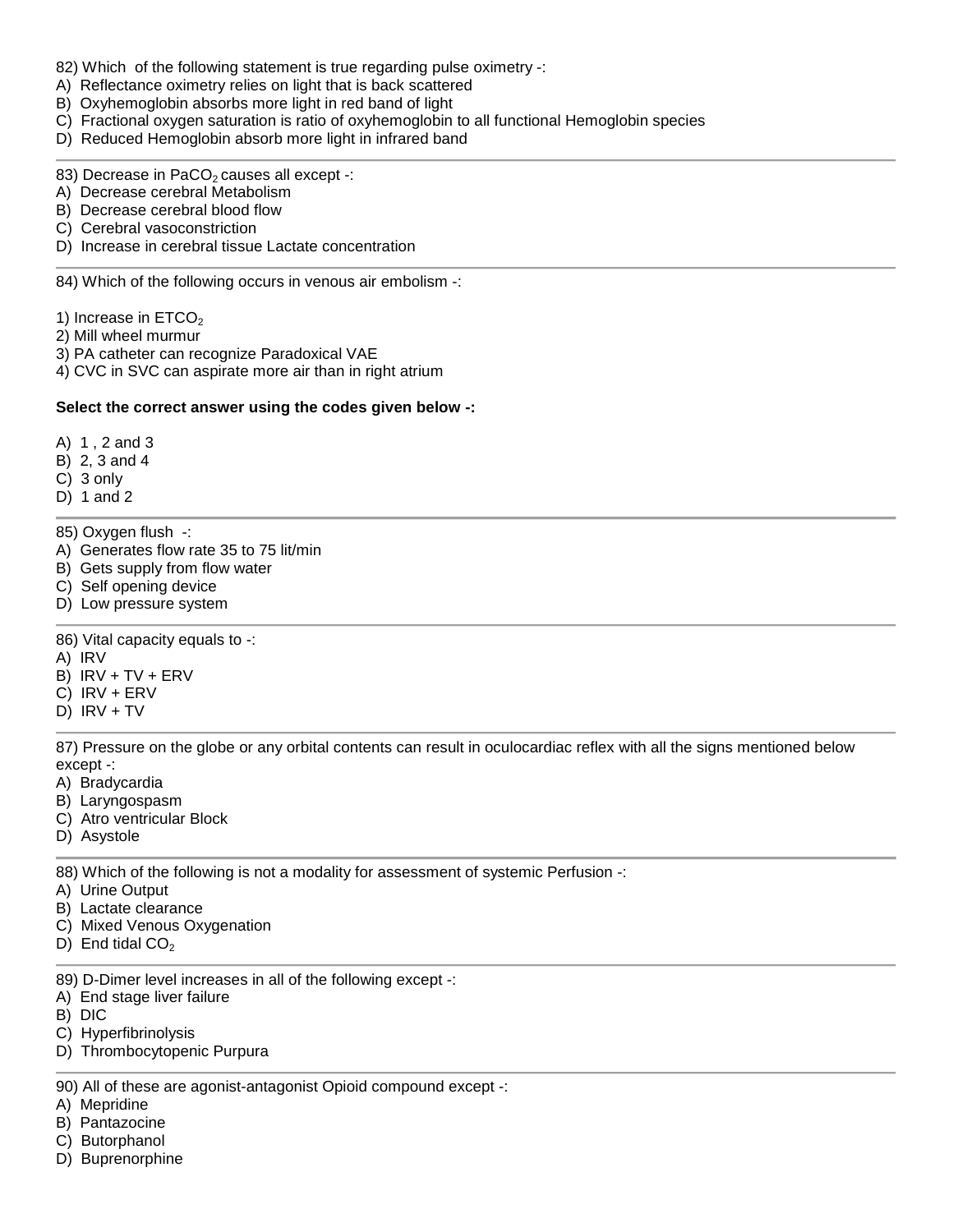91) The features of propofol infusion syndrome are -:

1) Refractory bradycardia

2) Metabolic acidosis

3) Hyperlipidemia

4) Metabolic alkalosis

#### **Select the correct answer using the codes given below -:**

A) 4 only

- B) 1 and 3 only
- C) 2 only
- D) 1 , 2 and 3

92) Etomidate is -:

- A) Phenol derivative
- B) Imidazole derivative
- C) Amide derivative
- D) Phenclyedine derivative

## 93) All of following are vitamin K dependent protein except -:

- A) Factor VII
- B) Factor IX
- C) Protein C and S
- D) Factor III

94) Potency of a drug describes -:

- A) Effectiveness once it occupies receptors
- B) Amount of drug required to elicit its effects
- C) Concentration range in which drug effect occurs
- D) Lethal dose of a drug

95) Which of the following is not a method of sleep evaluation -:

- 1) Actigraphy
- 2) Polysomnography
- 3) Plethysmography
- 4) Polygraphy

#### **Select the correct answer using the codes given below -:**

- A) 1 and 3
- B) 2 and 4
- C) 3 only
- D) 1 , 2 and 4

96) Which is the most common nerve injury following spinal anaesthesia -:

- A) Lumbosacral nerve root or cord
- B) Spinal cord injury
- C) Sciatic nerve injury
- D) Femoral nerve injury

97) All of the following are absolute contraindication to neuraxial block except -:

- A) Patients inability to maintain stillness during needle puncture
- B) Raised intracranial pressure
- C) Spina bifida
- D) Patient refusal